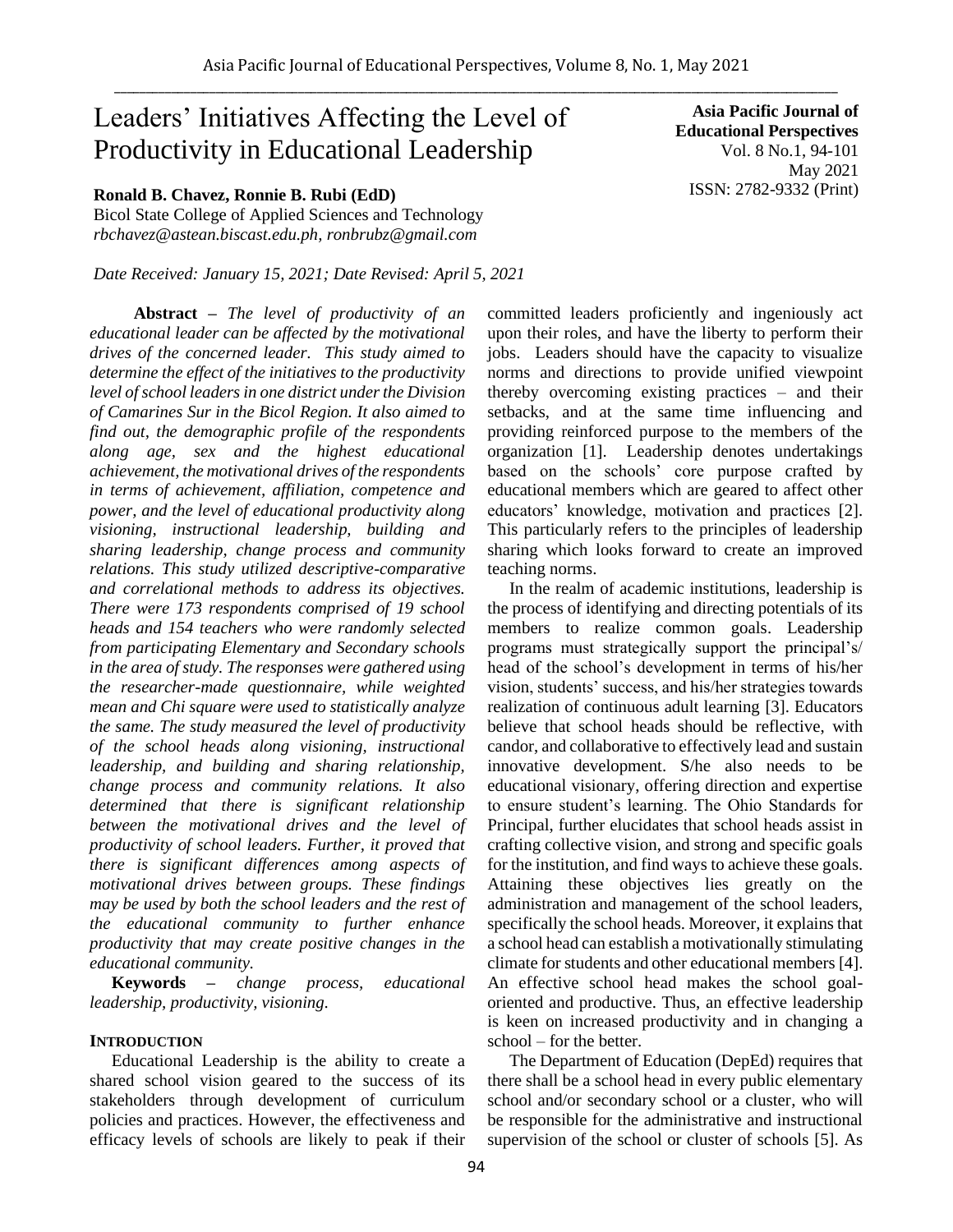such, a school head is expected to process the different leadership dimensions in the provision.

The Education Act of 1982 discusses and presents that each school head should put into consideration the school's mission and vision in acting upon his/her responsibilities. He/she should take responsibility to ensure efficient and effective school management and administration. Moreover, school head needs diverse competencies to be able to deal effectively with subordinates and superiors. The supplementary magnitude of generating an effective teaching and learning circumstances demands greater competence and commitment from the school head which are essential characteristics for him/her to possess.

School heads should be confident and have the liberty to delegate responsibilities among teachers and other stakeholders. These are needed to successfully advance from the entry level position to top management. The core is a competent school head. Thus, the need to focus on specific attributes of the school head as school leader which includes his/her managerial aspirations and commitment is of prime importance [6].

Leaders must possess diverse qualities in order to be successful and maintain the support of subordinates [7]. They are driven by the need to succeed and achieve [8]. Motivated people perform well while people who are dispassionate in their positions are unlikely to perform on top of their potential [9]. Motivation sets the inner force that drives school heads to accomplish personal and organizational goals. Well-motivated people are those with clearly defined goals and take actions toward those goals, thus, they work effectively because they are committed and accept that their contributions are needed to advance both the organization's interest and their own [10].

Furthermore, motivation as a management function is important. Intrinsic motivation as well as internal and external motivators influences performance positively. Organizational policies and an autocratic as well as a laissez-faire leadership styles are demotivating. Hence, application of various theories and strategies of motivation as well as specific steps to maintain and sustain motivation is required [11].

To be successful in terms of educational leadership, leaders should be able to collaborate with others. This impacts improvement on instruction and the leaders' ability to solicit members' support in setting significant objectives. They must be guided as they reflect on and improve their effectiveness in every stage of their career.

In line with these statements, the researcher seeks to identify the motivational drives of elementary school and secondary school heads in relation to the level of their productivity in educational leadership.

This study serves as an important tool in evaluating their pursuit for excellence and achievements.

## **OBJECTIVES OF THE STUDY**

This study aims to identify motivational initiatives of elementary school and secondary school heads in Division of Camarines Sur, San Jose District, in relation to their level of productivity in educational leadership. Specifically, the researchers seek to determine (1) the demographic profile of the school heads in terms of their age, sex, highest educational achievement and the number of years in service as school head and/or principal; (2) the motivational drives of the school heads along achievement, affiliation, competence and power; (3) the level of educational productivity of the school heads along visioning, instructional leadership, building and sharing leadership, change process and community relations; (4) significant differences, if exist, among aspects of motivational drives (e.g. achievement and affiliation) and among aspects of level of productivity (e.g. visioning and instructional leadership). In order to find out whether a) there is a significant relationship between motivational drive and level of productivity, and b) personal and professional factors are significantly related with motivation and productivity.

# **METHODS**

This study used descriptive-comparative and correlational methods. The descriptive method was used to present the demographic profile of the respondents- school heads and teachers. The descriptive-comparative was used to describe the motivational drives of school heads on the following factors: achievement, affiliation, competence and power. The study also measured the level of productivity of the school heads along visioning, instructional leadership, and building and sharing relationship, change process and community relations.

# **Respondents of the Study**

The respondents of this study are selected school heads and teachers of elementary and secondary schools in the Partido District, Division of Camarines Sur. The school heads were purposively selected since they are the focus of this study. There are 19 school heads in the target area of the study and all 19 school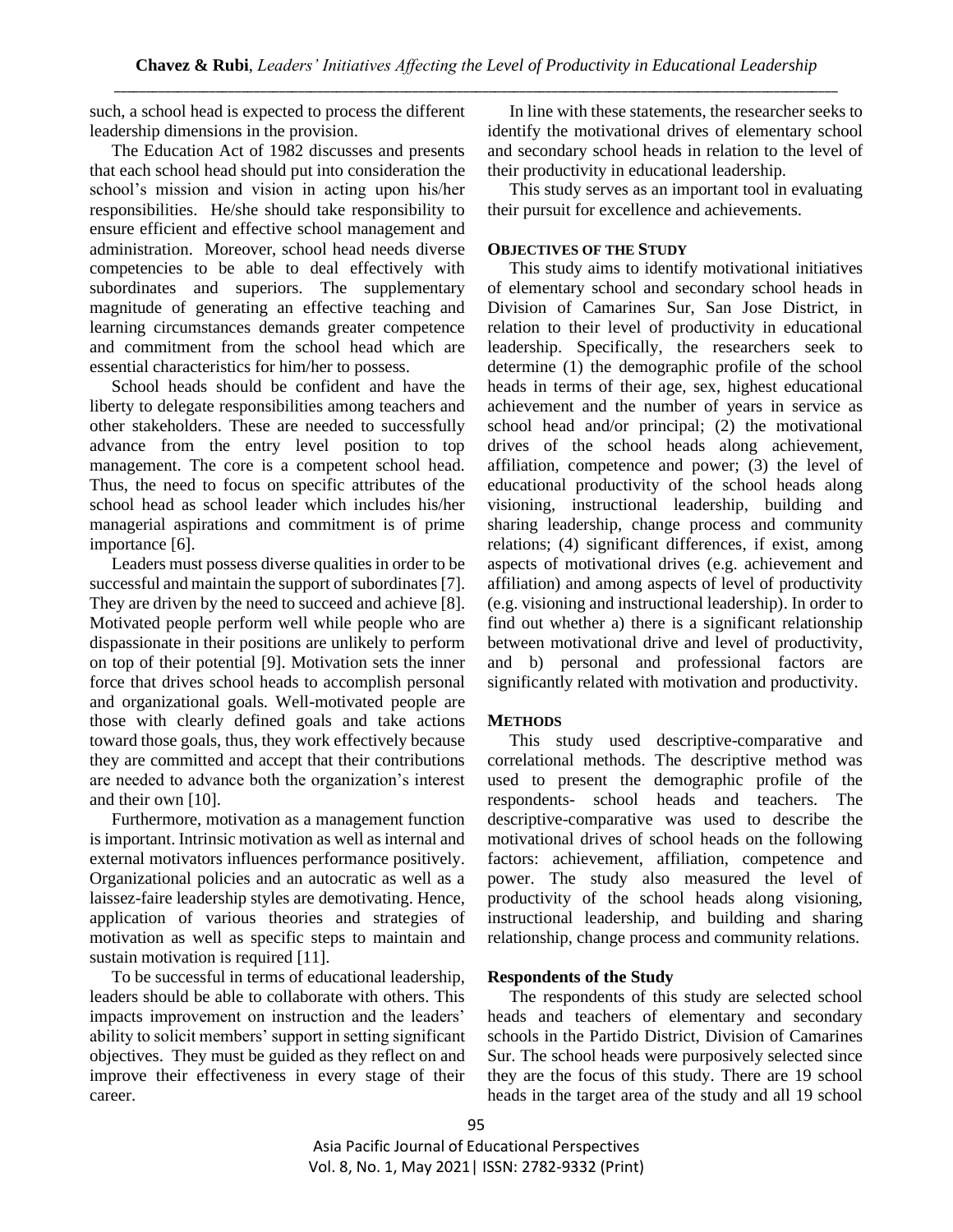heads took part in the study. The teachers, on the other hand, were randomly selected. The views of the teachers are deemed necessary in the study since they directly observe and experience the leaderships of these 19 school heads. Overall, there are 163 respondents, 19 school heads and 144 teachers.

#### **Data Gathering Tool**

A researcher-made instrument employing a 3-point Likert scale was used for this study. It is composed of three parts: the first part of the instrument is geared to determine the demographics of the respondent such as their age, gender, length of their service as school heads or teachers, and their educational attainment.

The second part of the instrument focused on the educational leadership productivity of the school heads. This part contains statements observe in leaders who use transformational leadership. It was divided into 5 parts with each part focusing on visioning, instructional leadership, building and sharing leadership, change process, and community relations.

The third part of the instrument asked the motivational drives of the school heads. This part contains statements on the motivational drives of the school heads. It is divided into 4 parts which tackle achievement, affiliation, competence, and power.

The questionnaire was subjected to validity testing and yielded a Cronbach alpha of 0.76.

Prior to the conduct of the survey, approval from the school heads and the participating teachers was gained and a thorough discussion of the main reason of the study was done.

# **Statistical Tool**

Weighted mean and ranking were used to analyze the result of the data gathered. The weighted mean was interpreted using the scale shown in tables 1 and 2.

**Table 1** Scale used to interpret the weighted mean in the Motivational Drive

| <b>Scale</b> | <b>Description</b> |
|--------------|--------------------|
| $2.6 - 3$    | High               |
| $1.6 - 2.5$  | Moderate           |
| $1.0 - 1.5$  | Low                |

**Table 2** Scale used to interpret the weighted mean in the Educational Leadership

| $2.6 - 3$   | Proficient    |
|-------------|---------------|
| $1.6 - 2.5$ | Accomplished  |
| $1.0 - 1.5$ | Distinguished |

Pearson Product Moment of Correlation was employed to find out if the school heads' motivational drives are significantly related to their educational leadership productivity.

Chi square test was used to determine the significant association between motivational drives and educational leadership productivity. Correlation method was utilized to find out whether motivational drives were significantly correlated with levels of educational productivity.

#### **RESULTS AND DISCUSSION**

This section presents the data gathered from the research instrument and the findings after statistical treatment of these data.

Fifty percent of the respondents were elementary school teachers, while the secondary school teachers were 38%, with the remainder being the school heads, 9% of whom are from elementary while 3% are from secondary schools. They were predominantly female at 87%, while they are about distributed in age: 20% are below 30, 45% are in their 30's, 15% are in their 40's, and the remaining 20% are above 50 years old.

In terms of the respondents' length of service, 27% has served for  $1 - 5$  years, 17% for those who served for  $6 - 10$  years, 19% served for  $11 - 15$  years, 16% for  $16 - 20$  years, 11% for those who served for  $21 - 25$ years, 9% for those who served for  $26 - 30$  year, and the remaining 1% for those who served for more than 30 years. Almost half of them, at 46% are non-post graduate takers, 25% has units in either Master of Science (MS) or Master of Arts (MA), 28% are master 's degree holder, while the rest (8%) are doctorate degree holders.

**Table 3** Weighted Mean and Interpretation of the Motivational Drives

| <b>Aspects/Indicators</b> | WM   | Interpretation  |
|---------------------------|------|-----------------|
| Achievements              | 2.30 | Moderate        |
| <b>Affiliations</b>       | 2.23 | Moderate        |
| Competence                | 2.09 | Moderate        |
| Power                     | 2.31 | Moderate        |
| Average                   | 2.23 | <b>Moderate</b> |

Table 3 shows the summary of the average weighted mean and interpretation per indicators. Among the four aspects of motivational drives, power has the highest weighted mean of 2.31 which is interpreted moderate. This is followed by achievement with an average weighted mean of 2.30, moderate. The lowest weighted mean is 2.09 for competence which still falls under moderate.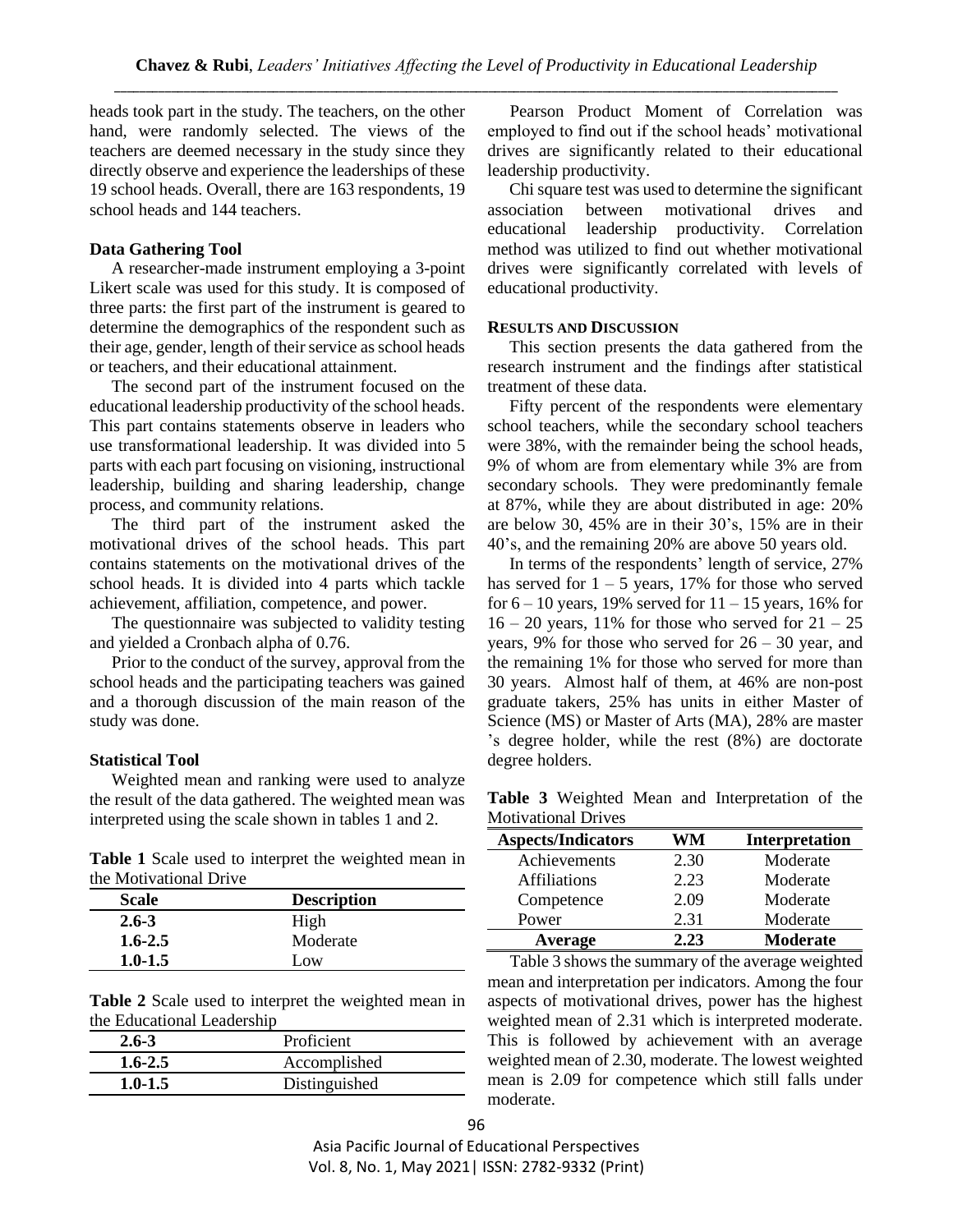Looking at the average weighted mean of these indicators, the school heads of Partido district have moderate motivation along achievements, affiliations, competence and power.

|  | Table 4. Summary of the Weighted Mean and         |  |  |  |
|--|---------------------------------------------------|--|--|--|
|  | <b>Interpretation of Educational Productivity</b> |  |  |  |

| <b>Aspects/Indicators</b> | WM   | Interpretation      |
|---------------------------|------|---------------------|
| Visioning                 | 2.36 | Accomplished        |
| Instructional             | 2.26 | Accomplished        |
| Leadership                |      |                     |
| Building and              |      |                     |
| Sharing                   | 2.23 | Accomplished        |
| Leadership                |      |                     |
| <b>Change Process</b>     | 2.32 | Accomplished        |
| Community                 | 2.31 | Accomplished        |
| Relations                 |      |                     |
| Average                   | 2.30 | <b>Accomplished</b> |

Table 4 shows the summary of the weighted mean and interpretation of the educational productivity. The results show that the highest educational productivity is in visioning with an average weighted mean of 2.36. This is in line with Locke [12] who claims that crafting a school vision is among the eight core responsibilities of an administrator and an essential instrument to realize assimilation or alignment of activities of the school. The school heads, as an instructional leader, has the ability to develop and articulate a clear vision for his institution and to design programs that are consistent with the vision.

This is followed by change process with an average weighted mean of 2.32. Thompson and Strickland [13] consider it as management's responsibility to adjust to unexpectedly tough conditions

The lowest weighted mean is 2.26 for instructional leadership. All the indicators have weighted means which fall under accomplished. The average weighted mean for educational productivity is 2.30.

### **Table 5. Differences among Aspects of Motivational Drives and Between Groups**

|         |       | <b>P</b> -value | <b>Interpretation</b> |
|---------|-------|-----------------|-----------------------|
| Aspects | 6.307 | 0.000           | Significant           |
| Groups  | 6.362 | 0.000           | Significant           |

Table 5 shows that there are, generally, significant differences among aspects of motivational drives, that is among achievement, affiliations, competence and power; and between groups, that is between the elementary- and secondary-school teacher respondents.

| Table 6. Differences among Aspects of Motivational |  |
|----------------------------------------------------|--|
| <b>Drives</b>                                      |  |

| <b>Among aspects</b>  | <b>Mean Difference</b> | <b>P-value</b> |  |
|-----------------------|------------------------|----------------|--|
| achievement and       | 0.067                  | 0.715          |  |
| affiliations          |                        |                |  |
| achievement and       | $0.211*$               | 0.006          |  |
| competence            |                        |                |  |
| achievement and       | $-0.011$               | 0.998          |  |
| power                 |                        |                |  |
| affiliations and      | 0.143                  | 0.77           |  |
| competence            |                        |                |  |
| affiliation and power | $-0.079$               | 0.558          |  |
| competence and power  | $-0.222*$              | 0.002          |  |

*\*Significant at p<.01*

Table 6 shows that there are significant differences among certain aspects of motivational drives. Achievement and competence as well as competence and power have significant differences. The other aspects have no significant differences.

**Table 7** Differences between Groups along Motivational Drives

|                                   | Mean<br><b>Difference</b> | p-value |
|-----------------------------------|---------------------------|---------|
| <b>Elementary School Teachers</b> |                           |         |
| and Secondary School              | $-.128*$                  | .033    |
| Teachers                          |                           |         |
| <b>Elementary School Teachers</b> |                           |         |
| and Elementary School             | .167                      | .072    |
| Heads                             |                           |         |
| <b>Elementary School Teachers</b> |                           |         |
| and Secondary School              | .007                      | 1.000   |
| Heads                             |                           |         |
| <b>Secondary School Teachers</b>  |                           |         |
| and Elementary School             | $.295*$                   | .001    |
| Heads                             |                           |         |
| <b>Secondary School Teachers</b>  |                           |         |
| and Secondary School              | .135                      | .791    |
| Heads                             |                           |         |
| Elementary School Heads and       |                           |         |
| Secondary School Heads            |                           |         |
|                                   | $-.160$                   | .746    |

*\*Significant at p<.05*

Table 7 shows that there are significant differences between elementary school teachers and secondary school teachers and between secondary school teachers and elementary school heads along motivational drives.

Table 8 shows that there is no significant difference among aspects of instructional productivity. However, there is a significant difference between the groups of elementary school teachers and the secondary school teachers.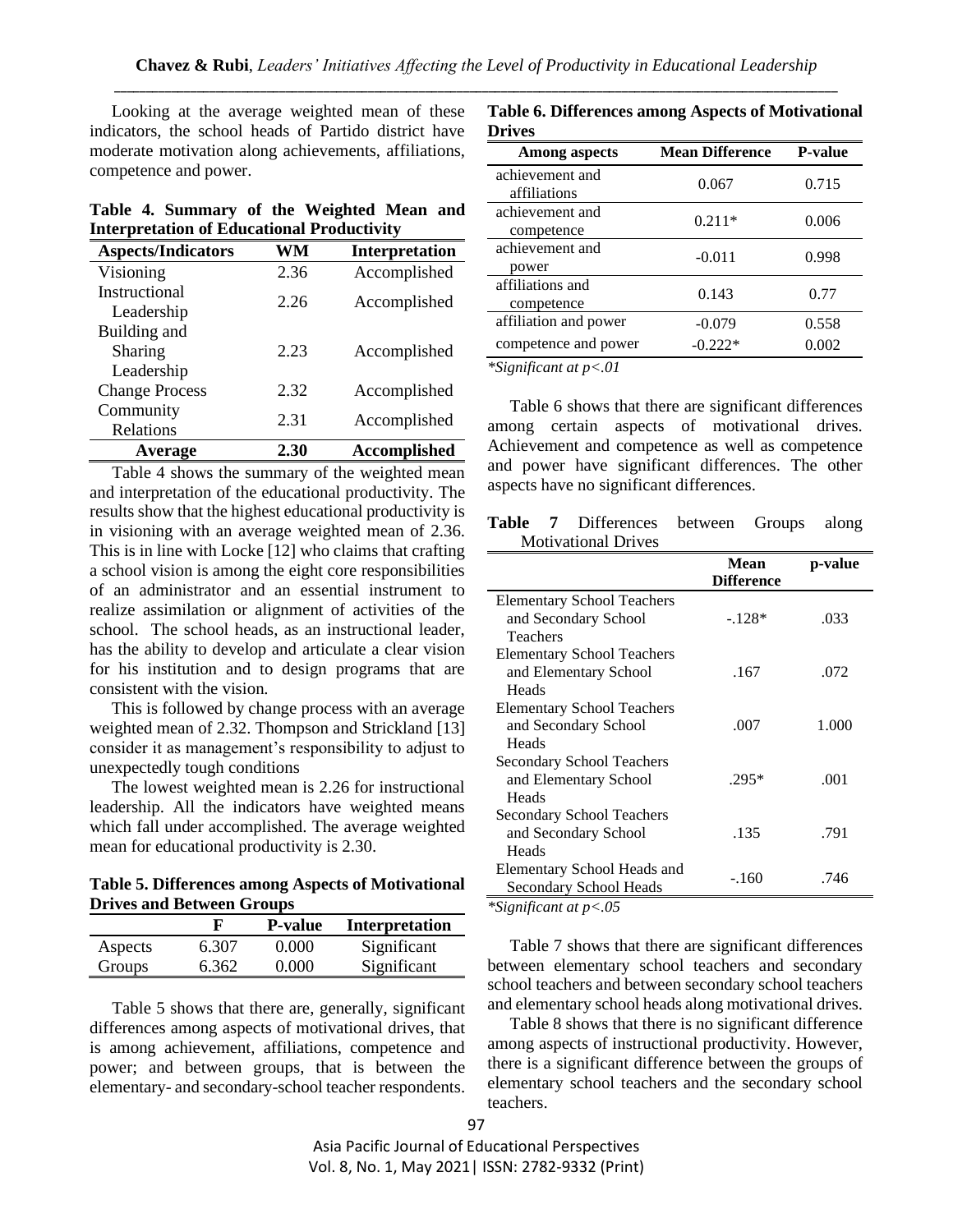|         | Troutelivity and between Groups |                |
|---------|---------------------------------|----------------|
|         |                                 | <b>P-value</b> |
| Aspects | 1.646                           | .161           |
| Groups  | 8.078*                          | .008           |
|         |                                 |                |

| Table 8. Differences among Aspects of Instructional |
|-----------------------------------------------------|
| <b>Productivity and Between Groups</b>              |

*\*Significant at p<.05*

## **Table 9. Differences between Groups along Level of Productivity**

|                                   | Mean<br><b>Difference</b> | p-value |
|-----------------------------------|---------------------------|---------|
| <b>Elementary School Teachers</b> |                           |         |
| and Secondary School              | $-139**$                  | .005    |
| Teachers                          |                           |         |
| <b>Elementary School Teachers</b> | .151                      | .144    |
| and Elementary School Heads       |                           |         |
| <b>Elementary School Teachers</b> | $-.059$                   | .969    |
| and Secondary School Heads        |                           |         |
| Secondary School Teachers and     | $.290**$                  | .000    |
| <b>Elementary School Heads</b>    |                           |         |
| Secondary School Teachers and     | .080                      | .930    |
| Secondary School Heads            |                           |         |
| Elementary School Heads and       | $-.210$                   | .854    |
| Secondary School Heads            |                           |         |

*\*\*Significant at p<.05*

Table 9 shows that there are significant differences between elementary school teachers and secondary school teachers and between secondary school teachers and elementary school heads in instructional productivity.

These data prove the first hypothesis of this study that there are significant differences among aspects of motivational drives and between groups. There are also differences in instructional productivity between groups. However, there is no significant difference among aspects in instructional productivity.

Table 10 shows that there are significant relationships between motivational drive and instructional productivity. These results also prove the second hypothesis as well as the second assumption of this study which states that there is significant relationship between the motivational drives and level of productivity of school heads. These data reflect the concept of motivation of David McClelland [8]. He sees motivation as societal results of need, such as need for power, need for competence, need for affiliation and need for achievement.

These data show that the school heads and principals of Partido District have strong desire to perform challenging tasks well. The goals they set provide for moderate and calculated risk, and they seek performance feedback for modification which will help them ensure success.

| Table 10. Relationship between Motivational Drive |  |
|---------------------------------------------------|--|
| and Instructional Productivity                    |  |

| Motivational<br>drive | Instructiona                       | Mean                 | P-value |
|-----------------------|------------------------------------|----------------------|---------|
|                       |                                    |                      |         |
| Achievement           | Visioning                          | .555**               | .000    |
|                       | Instructional                      | $.517**$             | .000    |
|                       | Leadership                         |                      |         |
|                       | Building and                       | .612**               |         |
|                       | Sharing                            |                      | .000    |
|                       | Leadership                         | $.676**$             |         |
|                       | <b>Change Process</b><br>Community | $.618**$             | .000    |
|                       | Relations                          |                      | .000    |
|                       | <b>Overall</b>                     | $.669**$             | .000    |
| <b>Affiliation</b>    | Visioning                          | $.662**$             | .000    |
|                       | Instructional                      | $.627**$             |         |
|                       | Leadership                         |                      | .000    |
|                       | Building and                       | $.768**$             |         |
|                       | Sharing                            |                      | .000    |
|                       | Leadership                         |                      |         |
|                       | <b>Change Process</b>              | $.683**$             | .000    |
|                       | Community                          | $.512**$             | .000    |
|                       | Relations<br><b>Overall</b>        | $.736**$             | .000    |
| Competence            | Visioning                          | .190*                | .015    |
|                       | Instructional                      | $.222**$             |         |
|                       | Leadership                         |                      | .004    |
|                       | Building and                       | $.224**$             |         |
|                       | Sharing                            |                      | .004    |
|                       | Leadership                         |                      |         |
|                       | <b>Change Process</b>              | .239**               | .002    |
|                       | Community                          | $.287**$             | .000    |
|                       | Relations                          |                      |         |
|                       | <b>Overall</b>                     | $.260**$             | .001    |
| Power                 | Visioning<br>Instructional         | $.674**$<br>$.673**$ | .000    |
|                       | Leadership                         |                      | .000    |
|                       | Building and                       | .737**               |         |
|                       | Sharing                            |                      | .000    |
|                       | Leadership                         |                      |         |
|                       | <b>Change Process</b>              | $.689**$             | .000    |
|                       | Community                          | $.544**$             | .000    |
|                       | Relations                          |                      |         |
|                       | <b>Overall</b>                     | .750**               | .000    |

*\*\*Significant at p<.01; \*Significant at p<.05;*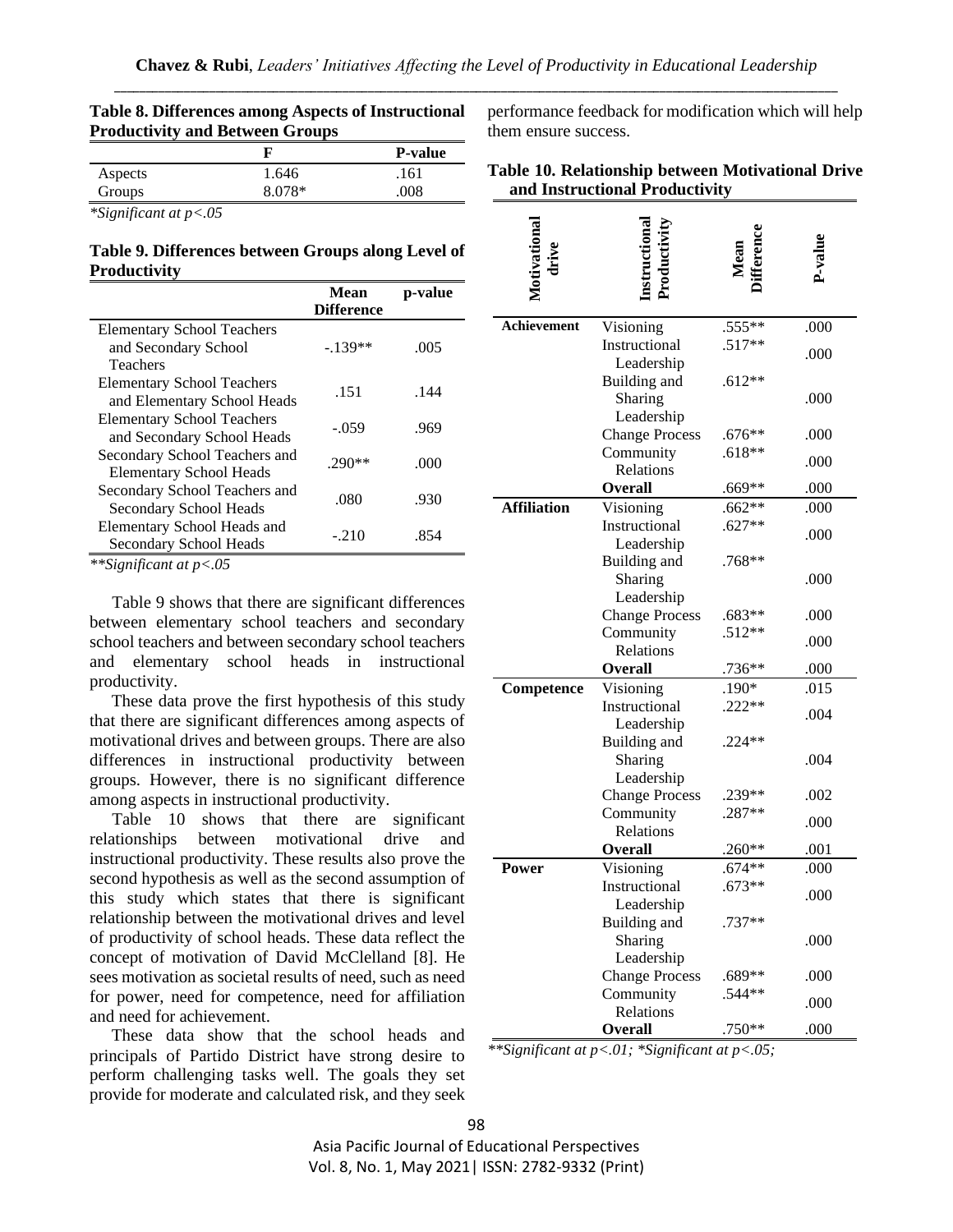They also have need for affiliation. They want to find and sustain social relationships. They desire to be liked by the teachers, students and even parents. They show ability to establish linkages in order to meet these needs.

The principals and schools heads of Partido District also show strong need to have influence over others. They aspire to have significant affect and effect on whom they meet.

These data state that well-motivated people have clearly defined goals and take actions to realize them. They work effectively because they are committed and accept that their contributions are needed to advance both the organization's interest and their own [10].

These data also speak of the concept of transformational leaders described by Cunningham and Cordeiro [14]. Transformational leaders has the knack to see the future, promotes change and has the ability to face multifaceted issues, such as human resource development and support, creating new directions, utilizing resources, and responding to work-related challenges. Moreover, they believe that transformational leaders create incentives for followers to continuously improve their work practices. An environment of effective teaching and learning is created. The vital goal of transformational leadership is to assist teachers create and maintain a work-centered practice and concerted efforts in tackling work-related issues, and adopt human resource development culture. Thus, transformational leaders direct, coordinate the work done by different units and have the craving to continuously improve their work processes.

Since teachers are chosen to be part of the respondents, this shows that they directly observe these behaviors to their principals and school heads.

Table 11 shows that there are only significant relationships between age and power and position and affiliation. The data suggest that at these stages of their lives they update themselves of the innovations in the institution. School heads and principals attend trainings to improve their skills. Principals and school heads are also able to build good working relationship which they use to accomplish goals and objectives.

Principals want to belong to the group. They are eager to interact and feel the need to be liked as a person. Transformational leaders empower followers and enable followers become accomplished and efficient [15]. These leaders are more concerned with what followers are accomplishing rather than what they are doing.

| Personal/<br>Professiona<br>Factors | Motivational<br>Drive | ifference<br>Mean | P-value |
|-------------------------------------|-----------------------|-------------------|---------|
|                                     |                       |                   |         |
| Age                                 | Achievement           | 10.757            | .377    |
|                                     | Affiliation           | 14.431            | .154    |
|                                     | Competence            | 4.253             | .935    |
|                                     | Power                 | 17.788            | .059    |
|                                     | <b>Overall</b>        | 10.954            | .361    |
| <b>Sex</b>                          | Achievement           | .002              | .999    |
|                                     | <b>Affiliation</b>    | 1.146             | .564    |
|                                     | Competence            | 1.050             | .592    |
|                                     | Power                 | 5.206             | .074    |
|                                     | <b>Overall</b>        | 1.096             | .578    |
| <b>Position</b>                     | Achievement           | 10.750            | .096    |
|                                     | <b>Affiliation</b>    | 16.223*           | .013    |
|                                     | Competence            | 9.112             | .167    |
|                                     | Power                 | 11.309            | .079    |
|                                     | <b>Overall</b>        | 4.453             | .348    |
| <b>Education</b>                    | Achievement           | 3.614             | .729    |
|                                     | Affiliation           | 11.060            | .087    |
|                                     | Competence            | 10.220            | .116    |
|                                     | Power                 | 9.426             | .151    |
|                                     | <b>Overall</b>        | 8.053             | .090    |
| <b>Years in</b>                     | Achievement           | 9.447             | .664    |
| service                             | Affiliation           | 12.091            | .438    |
|                                     | Competence            | 8.762             | .723    |
|                                     | Power                 | 7.087             | .852    |
|                                     | Overall               | 6.572             | .885    |

**Table 11. Relationship of Personal and Professional Factors to Motivational Drives**

*\*Significant at p<.05; \*\*Significant at p<.01*

Other personal and professional factors such as gender, education and years in service do not have significant relationship to the school heads and principals' motivation drive.

These prove that school heads, principals and even teachers of Partido District experience equal employment opportunity and feel to be treated alike [16].

Table 18 shows that there are significant relationship between the age of the school heads and principals of Partido District and building and sharing leadership and change process, position and visioning and instructional leadership.

These results stress the statement that educational leaders focus in developing, enhancing the skills and encouraging their colleagues to be leaders themselves. Van Derwesthuizen [17] denoted this role of a leader as the ability of a principal "to convince, inspire, build and direct followers to realize common ideals".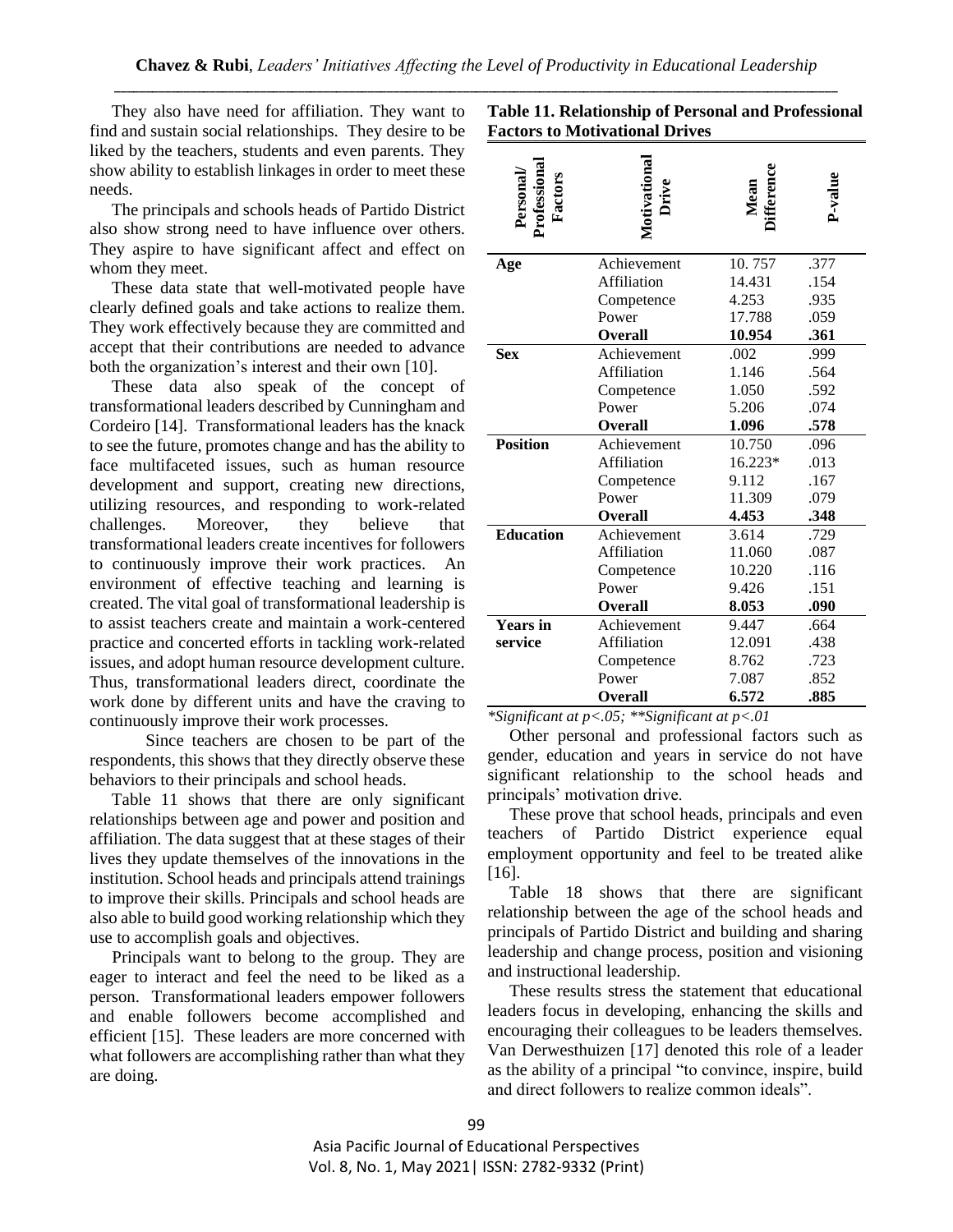| TOTESSIONAL I TOIN                                 | e anu msu uchonai i fouuchvity       |                           |         |
|----------------------------------------------------|--------------------------------------|---------------------------|---------|
| Personal/<br><b>Professional</b><br><b>Factors</b> | <b>Instructional</b><br>Productivity | Mean<br><b>Difference</b> | P-value |
| Age                                                | Visioning                            | 10.061                    | .435    |
|                                                    | Instructional<br>Leadership          | 6.147                     | .803    |
|                                                    | Building & Sharing<br>Leadership     | 24.56**                   | .006    |
|                                                    | <b>Change Process</b>                | 18.999*                   | .040    |
|                                                    | Community                            | 12.608                    | .246    |
|                                                    | Relations                            |                           |         |
|                                                    | Overall                              | 13.164                    | .215    |
| Gender                                             | Visioning                            | 1.997                     | .368    |
|                                                    | Instructional<br>Leadership          | 3.622                     | .164    |
|                                                    | Building & Sharing<br>Leadership     | 1.351                     | .509    |
|                                                    | <b>Change Process</b>                | 1.438                     | .487    |
|                                                    | Community<br>Relations               | 1.797                     | .407    |
|                                                    | <b>Overall</b>                       | 2.022                     | .364    |
| <b>Position</b>                                    | Visioning                            | 13.915*                   | .031    |
|                                                    | Instructional<br>Leadership          | 13.221*                   | .041    |
|                                                    | Building & Sharing<br>Leadership     | 6.642                     | .355    |
|                                                    | <b>Change Process</b>                | 10.486                    | .106    |
|                                                    | Community<br>Relations               | 9.842                     | .131    |
|                                                    | <b>Overall</b>                       | 2.668                     | .615    |
| <b>Education</b>                                   | Visioning                            | 4.037                     | .672    |
|                                                    | Instructional                        |                           |         |
|                                                    | Leadership                           | 4.132                     | .659    |
|                                                    | Building & Sharing<br>Leadership     | 6.000                     | .423    |
|                                                    | <b>Change Process</b>                | 2.004                     | .919    |
|                                                    | Community<br>Relations               | 6.096                     | .532    |
|                                                    | Overall                              | 6.407                     | .171    |
| <b>Years in</b>                                    | Visioning                            | 10.989                    | .530    |
| <b>Service</b>                                     | Instructional                        |                           |         |
|                                                    | Leadership                           | 14.575                    | .266    |
|                                                    | Building and                         |                           |         |
|                                                    | Sharing                              | 17.864                    | .120    |
|                                                    | Leadership                           |                           |         |
|                                                    | <b>Change Process</b>                | 9.469                     | .662    |
|                                                    | Community<br>Relations               | 6.848                     | .868    |
|                                                    | <b>Overall</b>                       | 8.469                     | .747    |

#### **Table 18. Relationship between Personal and Professional Profile and Instructional Productivity**

*\*Significant at p<.05; \*\*Significant at p<.01*

The head teacher is the focal person of every endeavor to improve teaching and learning [14], [18]. Thus, as agent of change, he/she is supposed to navigate and prudently utilize resources to maintain and sustain improvement of the school as an organization. His/Her vision orientation and productivity and ability to share power and responsibility to run the school with the rest of the members of the community is highly expected to realize the school's dream of continuous improvement and achievement [19].

The position of school heads and principals, as part of their professional factors, speaks of how they share their vision and practice instructional leadership to their colleagues.

The capability to provide vision and foster hope are among the differentiating character of successful educational leaders [20]. They motivate their followers to and instill in them the work culture that translate the vision into reality.

Other personal and professional factors have no significant relationship with instructional productivity like gender, education and years in service. These data once again prove the suggestion of Nimathasan [16] that to improve the employees' job, leaders should provide equal opportunities and fair treatment to his employees.

#### **CONCLUSION AND RECOMMENDATION**

The study has established the significant relationship between motivational drives and level of productivity of school heads. This affirms that a driven leader leans towards forming a harmonious relationship with his/her colleagues and radiates a strong desire to perform challenging tasks which may influence his/her followers [14].

It was also found out that significant differences between the elementary and high school teachers with respect to motivational drives, though, instructional productivity is not affected by these drives.

On the other hand, some personal and professional factors was found to have significant relationship to motivational drive and level of productivity. That is, age and position are correlated with power and affiliation. Also, age and position are significantly correlated with productivity in terms of building and sharing leadership, change process, visioning, and instructional leadership. However, factors like sex, education and length of service found no significant relationship with productivity. These findings suggests that equal opportunities should be observed by organizations so that personal and professional advancement is enhanced [16].